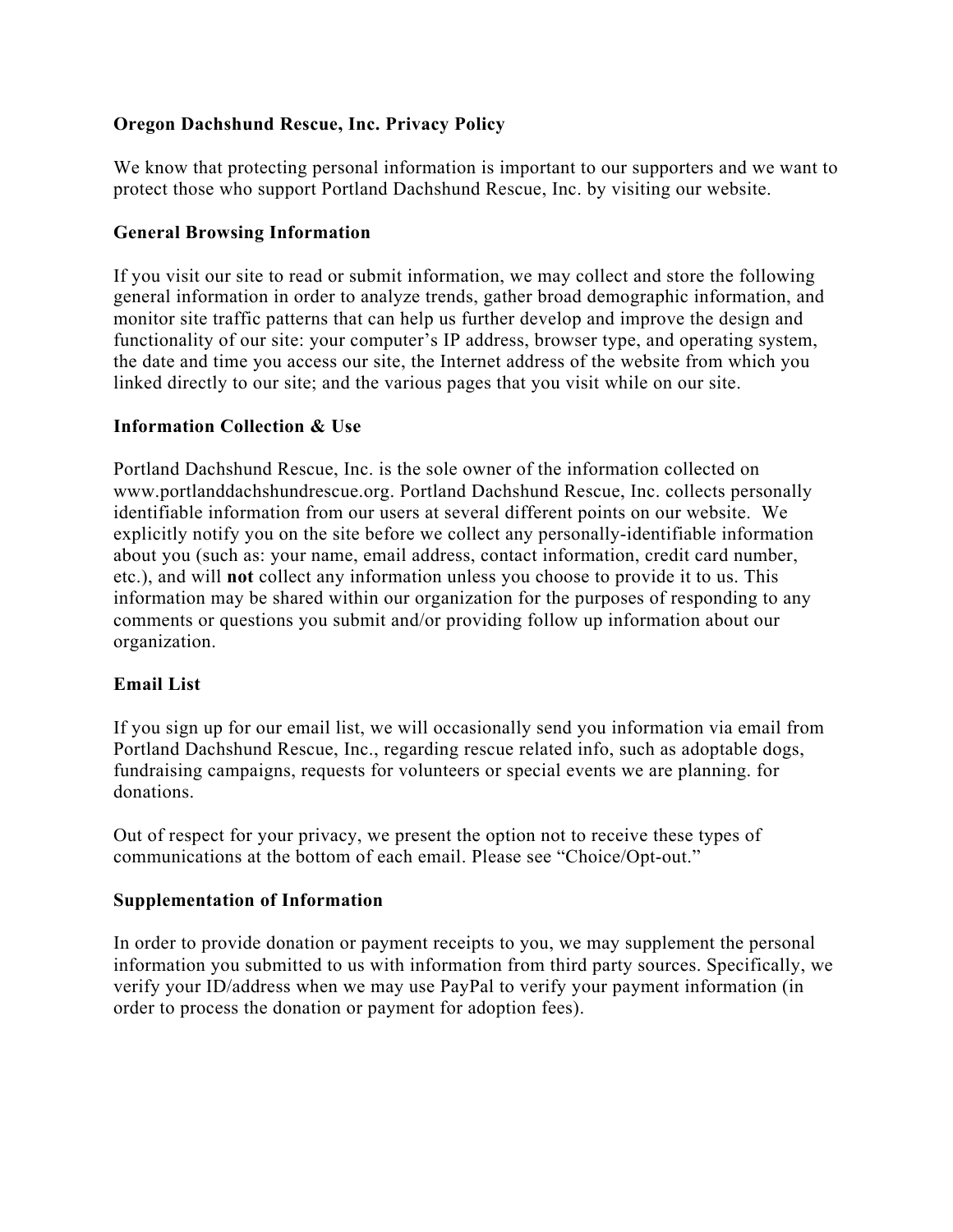# **Aggregate Information (non-personally identifiable)**

We may share aggregated demographic information about our user base with our partners and advertisers. This information does not identify individual users.

We do not link aggregate user data with personally identifiable information.

We will never sell your information under any circumstances.

### **Legal Disclaimer**

We reserve the right to disclose your personally identifiable information as required by law and when we believe that disclosure is necessary to protect our rights and/or to comply with a judicial proceeding, court order, or legal process served on our website.

### **Choice/Opt-out**

If you no longer wish to receive our email communications, or to opt-out from all communications, please simply scroll to the bottom of the email, click "unsubscribe" and follow the instructions.

## **Log Files**

As is true of most websites, we gather certain information automatically and store it in log files. This information includes internet protocol (IP) addresses, browser type, internet service provider (ISP), referring/exit pages, operating system, date/time stamp, and clickstream data.

We use this information, which does not identify individual users, to analyze trends, to administer the site, to track users' movements around the site and to gather demographic information about our user base as a whole.

We do not link this automatically-collected data to personally identifiable information.

## **Cookies**

A cookie is a small text file that is stored on a user's computer for record-keeping purposes. We do not link the information we store in cookies to any personally identifiable information you submit while on our site.

#### **Links to Other Sites**

This website contains links to other sites that are not owned or controlled by Portland Dachshund Rescue, Inc. Please be aware that we, Portland Dachshund Rescue, Inc., are not responsible for the privacy practices of such other sites.